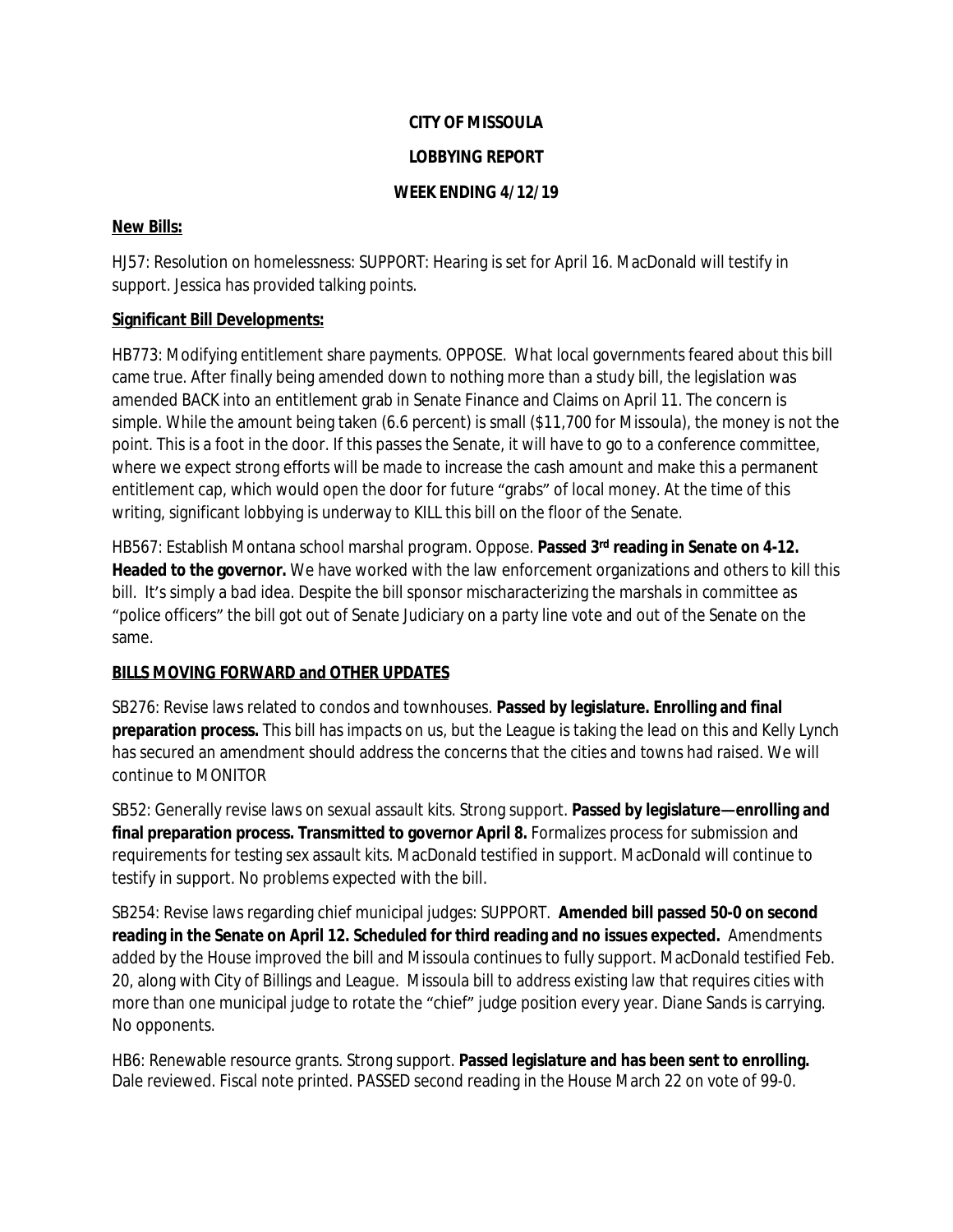HB16: Establish affordable housing loan program. Support. **MacDonald testified Senate Taxation. Bill concurred as amended Mar. 12. Passed third reading April 4, returned to House with amendments. Conference Committee appointed April 10. Conference committee agreed to amendments and returned for floor votes.** Was amended in Senate Tax in a bad way. Proponents of the initial legislation intend to let it get back to the House with the Senate amendments and seek a 'do not concur' vote in order to get it to a working committee to fix.

HB47: Generally revise criminal records laws. Monitor. **Bill PASSED both Houses. Enrolling and final preparation process completed. Transmitted to governor. Became law Feb. 26.** MacDonald: Monitoring for Missoula and Montana Newspapers. Bill was in response to unintended consequences of legislation last year that decriminalized certain offenses. At hearing on 1-14, AG has apparently agreed to amendments to clarify that the fingerprinting and mug shots would be ONLY for cases in which a person must be booked into jail. No executive action yet.

HB146: Establish laws regarding sanctuary cities in Montana. Oppose. **Passed by legislature. In Enrolling and final preparation process.** Likely to be vetoed. Hearing held Feb. 1 Per guidance from the mayor and the league, MacDonald stayed out of the room and monitored and provided information to Lynch with the league. MacDonald has visited with ACLU and others, who are specifically seeking law enforcement support.

HB192: Revise laws related to privacy in communications. SUPPORT. **Passed by legislature, in final enrolling and preparation process.** Bill has been heavily and repeatedly amended, but nothing at this point that we believe changes things for the city. Reviewed by Nugent. Hearing held Jan. 28. MacDonald did not testify, but has spoken with committee members and is monitoring. Some amendments are being proposed to clean up some language at the request of the ACLU. This is the "revenge porn" bill similar to last session which makes it a crime to post or publish nude photos of a person without that person's permission.

HB325: Generally revise firearm laws. OPPOSE. **Passed by legislature, in final enrolling and preparation process.** MacDonald, along with the League and others testified against the bill March 15 in Senate Local Gov't. The bill appears to be in direct response to the Missoula ordinance that is now being appealed to the state Supreme Court. Bill was amended to remove Section 3, which among other things restores the current standing that having a CCW permit is NOT a defense for carrying in a restricted area. Still oppose.

HB357: Revise concealed carry laws by initiative: OPPOSE. **Passed by legislature, in final enrolling and preparation process.**

HB394: Revise property tax appraisal and tax appeal process. SUPPORT. **Passed by legislature, in final enrolling and preparation process.**

HB481: Revising the clean indoor air act relating to private establishments. OPPOSE. **Passed by legislature, in final enrolling and preparation process.** Health interests and local interests have heavily amended this bill and I believe it now meets the concerns raised by the city of Missoula. Amendments make it clear the business cannot share any ventilation system of another and cannot be in a building occupied by another business. Existing clubs, however, are grand-fathered in.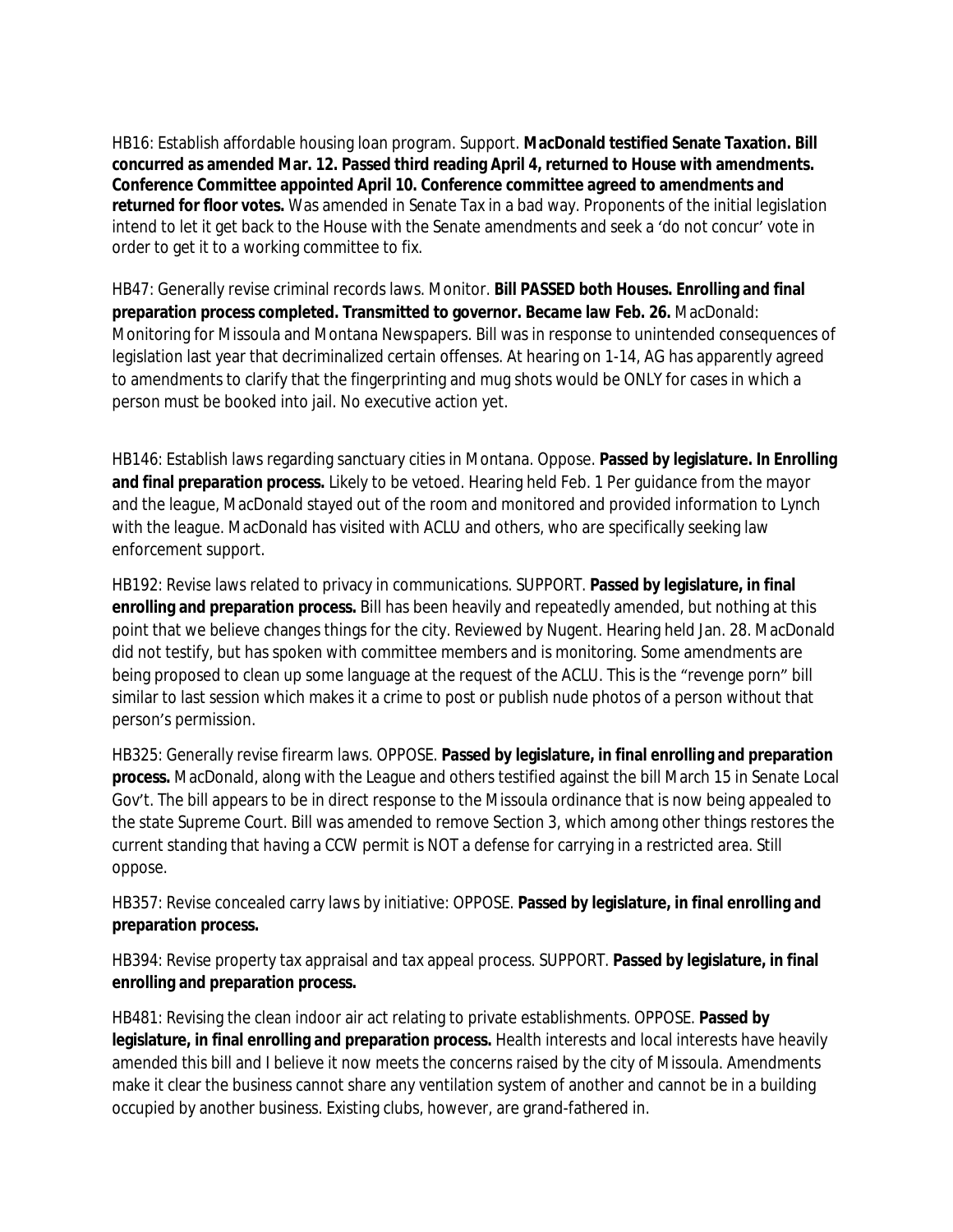#### **Bills DOA:**

\*\*HB147: Referendum to establish sanctuary city laws in Montana. Oppose. 2<sup>nd</sup> reading not passed. **Probably dead.** Same as HB146.

HB483: Generally revise absolute liability laws. Oppose. **TABLED in House Judiciary Committee.**  MacDonald testified against on Mar. 13, along with representatives from the county attorneys and law enforcement. Another bill that Rep. Read brought on behalf of several anti-government fringe constituents.

HB120: Revise local government authority of certain speed limits. SUPPORT. **TABLED in Senate Highways and Transportation after strong support on the House side.** The bill simply allows local governments to lower speed limits on highways in "urban" areas. No executive action yet.

SB15: Allow certain state funds to be used for affordable housing infrastructure. Support. **TABLED in Committee.**

SB18: Establish workforce housing tax credits. Support. **PASSED Senate Tax Feb. 15. Referred to Senate Finance and Claims. Tabled in committee Mar. 22. Failed 2nd reading pass motion. Probably dead.**  Awaiting Executive action. Senate Tax and MacDonald testified along with a variety of housing advocates. A one-page fact sheet and talking points on this bill were provided to MacDonald. This bill has some issues. Leading proponents didn't explain some of the tax implications well and several key senators, including chair Roger Webb and Sen. Dick Barrett of Missoula, expressed mild skepticism that it could "pencil out." MacDonald spoke with Barrett after and he wants to support the bill and is trying to work with the sponsors to get information in a format that he can use to also persuade other committee members.

SB19: Revise laws related to local government budgeting and accounting. Oppose. **TABLED In Senate Judiciary.** This bill includes new audit requirements that could conflict with financial reporting requirements that are established by the Government Accounting Standards Board. MacDonald stayed out of the room for this very contentious hearing that included accusations of racism. The League is taking the lead. We are confident this bill has enough problems that it will die.

SB 103: Revise laws on PSC regulation of municipalities. OPPOSE. **TABLED in committee Feb. 12.** Hearing held Jan. 29 in Senate Energy and Telecommunications. MacDonald testified against, along with the League. The hearing was almost uncomfortable as the sponsor's explanation for the bill seemed to change and didn't make a lot of sense. He claimed that the intent was not to give the PSC "rate-setting" authority and that the intent was only to give them "oversight" to protect people from bad actors. However, he later said that, in fact, the PSC would have the final say – which seems to indicate that it could set rates (by simply saying 'no' to the ones it doesn't like.) MacDonald and others spoke with Missoula committee members after the hearing, as well as with the sponsor. We would be surprised if this one makes it out of committee.

SB 117: Revise highway de-icer laws. Oppose. **TABLED IN Finance and Claims Committee.** Identical to SB 106 in 2017 session. MacDonald testified in opposition along with state Department of Transportation. Supporters included the Montana Logging Association, regarding damage to vehicle components. MacDonald testimony reiterate the fiscal concerns raised by DOT, but concentrated more on the air quality issues in Missoula and the fact that the city has no viable alternatives to mag chloride. The fiscal note arrived in time for the hearing. It is less than previous years, but still substantial. The bill is likely to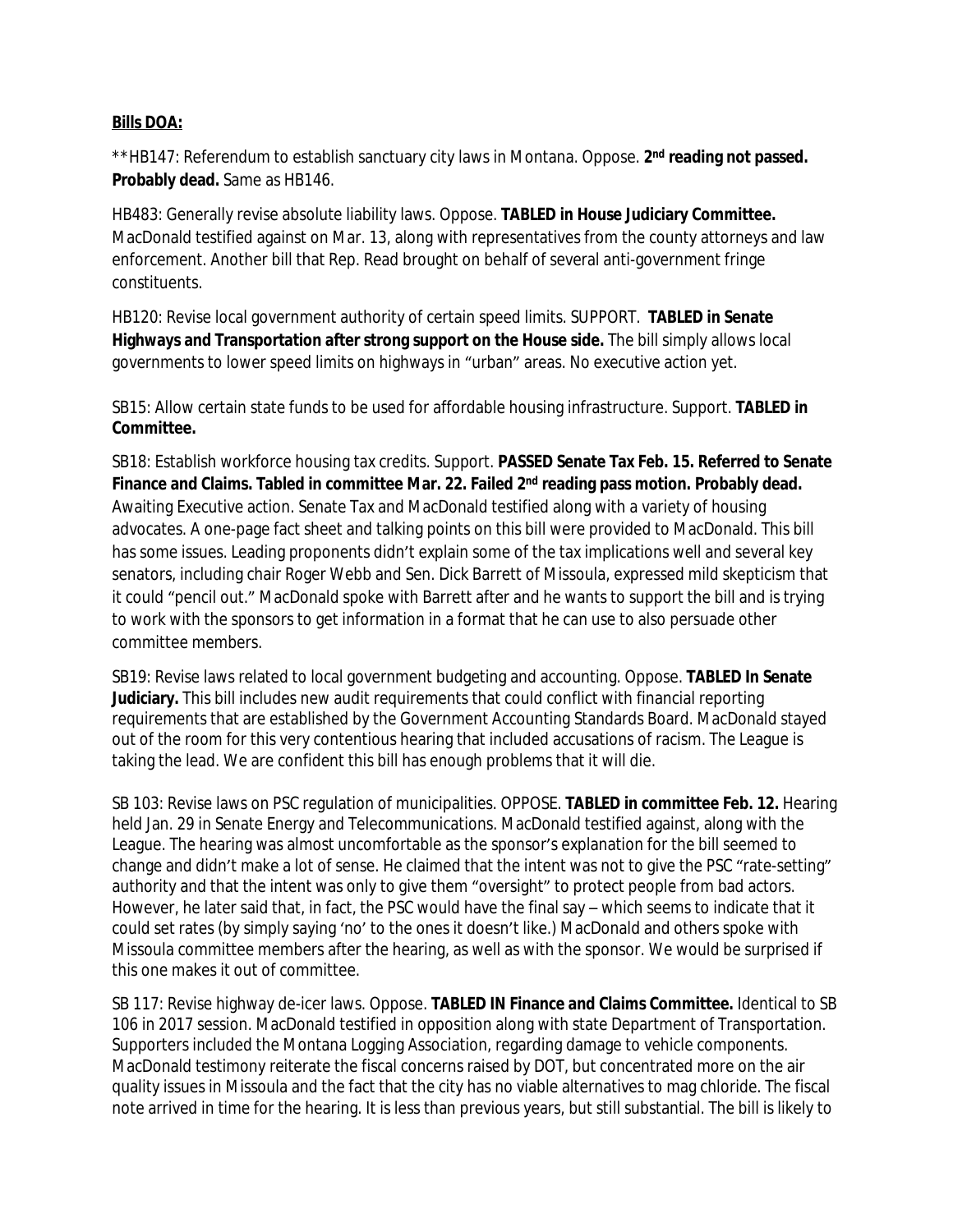get out of committee, but as in past sessions, the fiscal note will likely kill it. This is Sen. Brown's last year in the legislature.

SB315: Revise laws on public defender assignments related to local ordinances. **Tabled in House Local Government.** The amended bill meets cities' concerns in that it makes it clear the city is responsible to pay public defender costs ONLY if the defendant is solely accused of a municipal crime that carries the chance of incarceration. Most cities, including Missoula, are already doing away with ordinances that carry any time behind bars.

SB323: Allow the creation and assessment of a public safety district: OPPOSE. **Hearing held in Senate Local Government March 18, bill tabled on Mar. 27.** MacDonald testified in opposition, along with nonprofit groups and hospital reps. Awaiting executive action. The bill is being characterized as an effort by the sponsor to get back at some specific nonprofits (hospitals mostly) and is going to have a lot of opposition. That will be led by the League of Cities and Towns, which will argue that cities already have the ability to create these districts and that this language only duplicates and complicates that process in a clear effort to target specific nonprofits.

\*\*SB340: Authorize statewide economic opportunity district. SUPPORT. **Bill tabled Mar. 28.** An attempt to blast it to the floor failed March 29. MacDonald testified in favor at hearing on March 21.

HB15: Revise laws related to nonmotorized vehicle and mobile home disposal. SUPPORT. **Tabled in committee Mar. 11.**

HB 125: Limit use of emergency ordinances by local governments. Oppose. **TABLED in committee.** Jessica reviewed & sent talking points to MacDonald. MacDonald has met one-on-one with most members of Senate Local Government to let them know the city opposes. Tim Burton took the lead on this. Continuing to monitor and getting in touch with other committee members. Executive action believed to be on Jan. 21. Currently relatively sure this bill will die in committee. Still awaiting executive action.

HB 134: Revise prostitution statute to include nonpenetrative sex acts. Support. **TABLED in committee**  Feb. 20. Detective Baker with Missoula spoke on the bill at Dudik's request. MacDonald attended a portion of the hearing, then met with Dudik and Baker after to exchange info and make sure they know he is available in the future. No executive action yet. Bill is likely to pass.

HB 138: Include exposure to prostitution in acts constituting child abuse and neglect. Support. **TABLED in committee.** Detective Baker supporting at request of Dudik. Fiscal note printed. No executive action yet.

HB 194: Revise lodging and rental car taxes including local option. Support. **DIED in House Tax.**

HB223: Deter the fraudulent use or theft of taxpayer funded resources. OPPOSE. **Bill withdrawn—DOA.**  MacDonald and others visited with the sponsor to express concerns about the legislation and let her know what she's attempting to do is already addressed – and in better language – in existing law. As of the date of the hearing, the sponsor confirmed she intended to pull her bill due to the overwhelming concerns raised by local governments, law enforcement and fire lobbyists.

HB232: Revise assessment of taxes during condemnation proceedings. OPPOSE. **Tabled in Senate Taxation committee Mar. 12.** MacDonald opposed along with the League and MACO. There were no